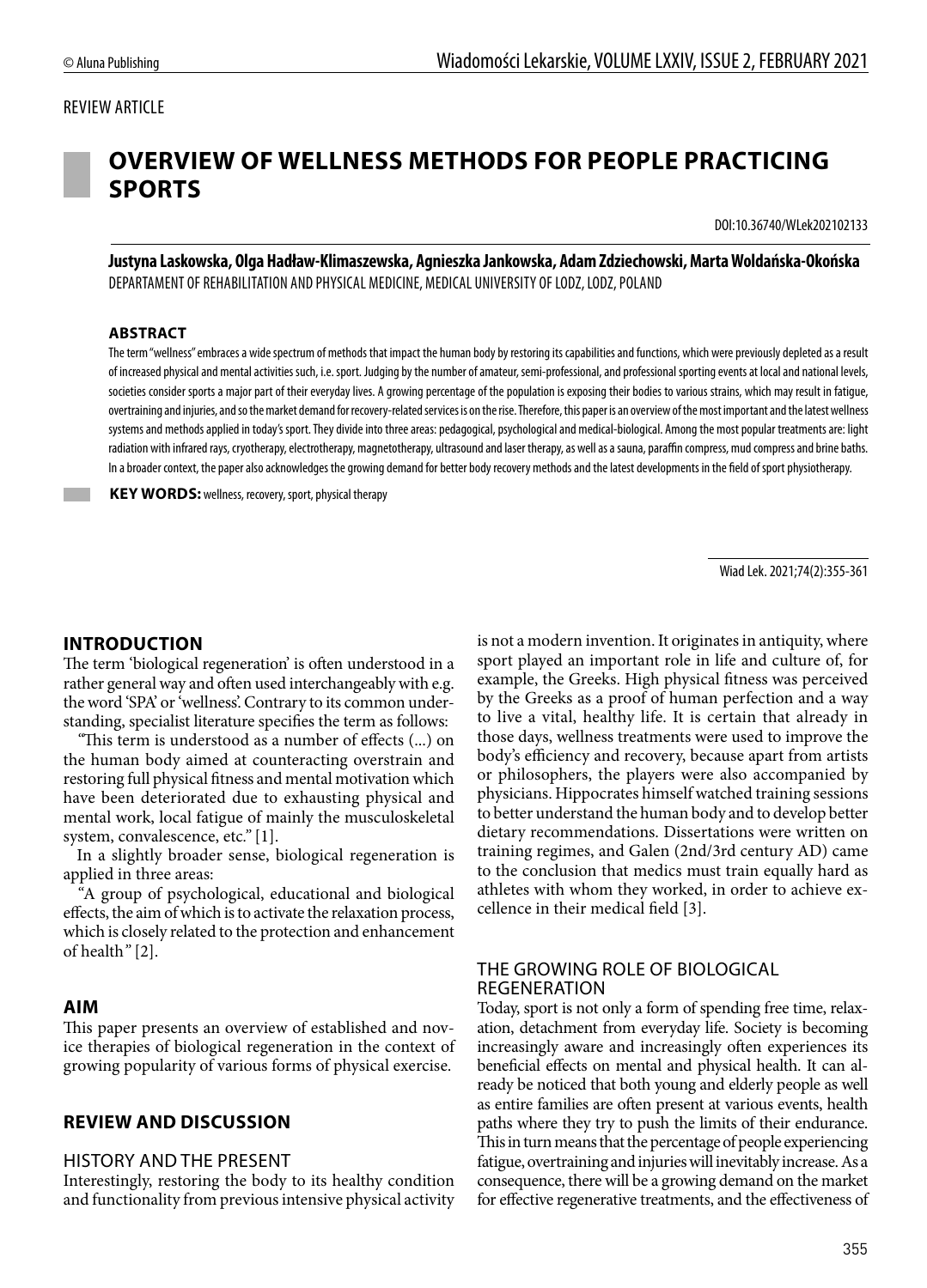such treatments rely on expert knowledge about applying biological regeneration therapies and specialized equipment. It can be safely assumed that the growing number of amateurs and semi-professionals will be aware that biological regeneration applied at various stages of training - not only in the case of fatigue or more serious injuries - prepares the body to achieve better physiological results. All of the above aspects mean that in the field of biological regeneration there is a growing demand for a) specialists who know how to apply such methods in the context of sport and b) for increasingly effective methods of body regeneration. Therefore, it is worth reviewing the most important systems and methods of biological regeneration as well as looking at the directions of development of this increasingly important field of medicine.

# SYSTEMS OF BIOLOGICAL REGENERATION

Biological regeneration encompasses tools that can be divided into three areas: educational, psychological and medical-biological [4, 5].

- 1. Educational measures:
- creating training plans that are optimal in terms of the athlete's abilities
- proper planning of training cycles
- accounting for balance between exercise and rest in training
- including specialist training sessions aimed at providing the best conditions for physical and mental relaxation
- achieving motivation levels sufficient to mobilize and activate the mind and the body [5].
- 2. Psychological measures:
- developing conditions conducive to building good interpersonal relations, e.g. between a player and the team, coaches, doctors, etc.
- providing special forms of rest and relaxation which eliminate players' mental strain
- strengthening mental resilience with appropriate cooperation with the coach and psychologist [5].
- 3. Medical and biological measures:
- adapting dietary plans to the current needs of the athlete
- ensuring proper healthcare
- applying physical medicine treatments and spa therapies [5].

# AIMS OF WELLNESS

Skilfully applied biological regeneration can increase the effectiveness of each training stage. In this regard, its tasks can be divided into essentially four elements:

- 1. Planning out post-exercise recovery at the stage of creating a training plan, which is aimed at more efficiently remedy functional disorders [1, 5].
- 2. Recovery optimization: selection of appropriate therapies which accelerate the regenerative activities of an athlete's body to restore them to their current needs
- 3. Prevention: proper training and training methodology and physical activity as well as eliminating the effects

of effort, among others, the production of defence and adaptation mechanisms.

4. Completing healing processes of suffered injuries that often lead to long absence from sports activity. The most common are bruises, skin abrasions, and damage to the capsulo-ligament apparatus [1, 5].

Biological regeneration, due to its wide application possibilities, is used and should be used in every training phase and selected according to the type of physical activity. The most common treatments of biological regeneration include: infrared irradiation, hydrotherapy, cryotherapy, heat therapy, electrotherapy, magnetic therapy, ultrasound therapy, massages and balneotherapy.

# HYDROTHERAPY

It is probably the most often used type of physical therapies applied in post-exercise recovery process. Water-based treatments are in essence mechanical stimulation of the body through various levels of pressure and a broad range of temperatures as well as a beneficial effect of water resistance and buoyancy. The most important effects of hydrotherapy are local and systemic reactions of the body to heating, cooling, local mechanical stimulation (e.g. showers, hydromassage) and reaction to immersion in water due to water's relieving and resisting effects. Overall, the goals of the various hydrotherapy approaches can be summarized as striving to reduce chronic pain and inflammation, muscle tension disorders as well as improving coordination and mobility [6-10].

# CRYOTHERAPY

The beneficial effect of systemic cryotherapy comes from reactions of a body subjected to very low temperatures of -100oC to even -160oC for about 2-3 minutes. Systemic treatments take place in specially designed rooms, e.g. cryo-chambers or cryo-saunas where the room is cooled with liquid nitrogen. Local treatments, on the other hand, use e.g. ice, cold water, frozen gels, compresses or airflow of liquefied  $CO_2$ . The goal is to cause physiological stress, in which first the peripheral blood vessels and muscles contract and the blood flow and metabolism slow down. Then the body in a defensive reaction rapidly dilates the vessels increasing blood flow. As a result, the amount of nutrients, oxygen and anti-inflammatory mediators supplied to the cells increases. These reactions make cryotherapy an excellent solution for relieving pain, swelling and inflammation states, stimulating regeneration of damaged tissues, relaxing muscles and increasing the range of motion. It has a positive effect on metabolism and stimulates the nervous and immune systems. It often clearly improves also the well-being of active people who underwent surgical operation [6, 7, 9-14].

Indications for cryotherapy are e.g.:

- rheumatological and degenerative diseases,
- post-traumatic conditions,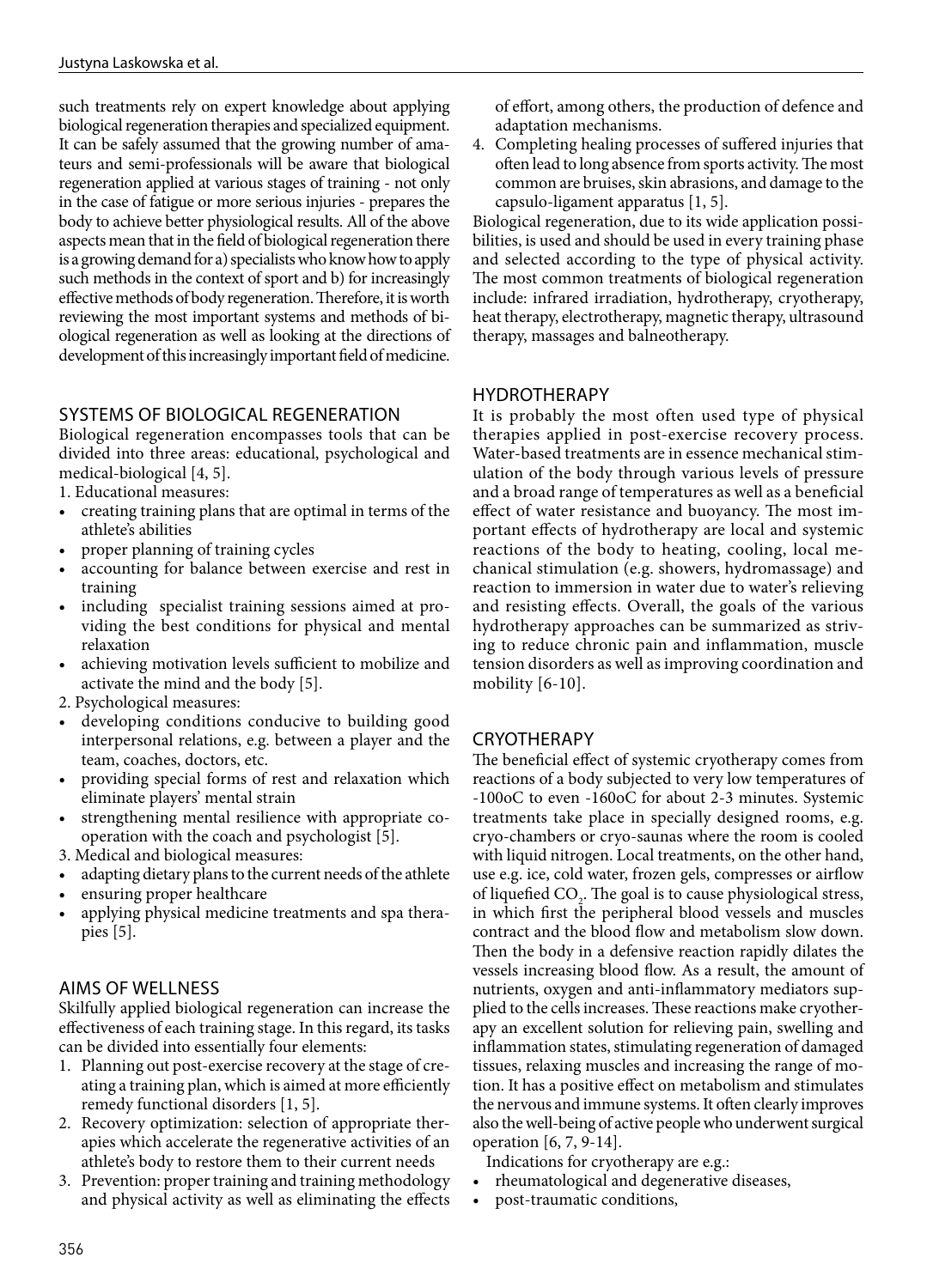- lesions resulting from overstraining the musculoskeletal system,
- in biological regeneration, e.g. in the case of athletes, with physically and mentally fatigued people and in myofascial pain syndromes [6, 7, 9, 15].

# HEAT-BASED THERAPIES

The sources of heat in biological regeneration can be warm water or heated dry or humid air. Therapeutic treatments can be used locally or systemically. The body's primary reaction to the heat is a the reaction of the blood vessels. As a result of the heat, the blood vessels of the skin and those that supply blood to the kidneys, spleen and brain expand and, in accordance with the Dastre-Morat law, large vessels of the chest and abdomen react antagonistically and constrict. An opposite pattern occurs when applying cold therapies. Constricting vessels inside the body lead to reduced blood circulation and reduced oxygen supply to deeper tissues, which triggers the desired adaptation - the number of red blood cells increases, the overall oxygen management improves and the number of capillaries in internal organs and muscles increases. During systemic treatments (e.g. bathhouse, sauna), the body gets overheated, which entails a number of effects: profuse sweating affects the water and mineral balance of the body, metabolism increases (body temperature increase by  $1^{\circ}C$  = rise in metabolism by approx. 3.6%, which for example in the case of sauna means a rise by 11%), heartbeat and breathing pace accelerate. In the context of sport, one of the most beneficial effects of overheating is reduced muscle tension. It has also been proven that, e.g. during sauna treatments and up to a dozen or so hours after treatment, the pituitary and adrenal glands secrete hormones. The adrenal glands increase cortisol production, which, among others, increases exercise capacity [6-8, 10, 12]. For local treatments, in order to achieve a reaction some of the equipment used are e.g. electric cushions, thermophores or heating lamps (e.g. sollux). Blood and lymphatic vessels expand when exposed to heat. Such increased blood flow has beneficial effect e.g. in inflammation treatment. Heat relieves pain and reduces muscle tone of skeletal and smooth muscles. Therapies using sollux lamps are used in chronic and subacute inflammation of joints and periarticular tissues, post-injury pathologies of the musculoskeletal system, myalgia, and in tendon, ligament and muscle disorders due to biomechanical overload. It is also recommended to use infrared radiation to warm the skin and any cold areas of the patient's body before massage, kinesitherapy and stimulation with electricity [7, 8].

**Ultrasounds** (sound therapy also known as sonotherapy, phonotherapy, ultrasound therapy, ultrafonotherapy)

Ultrasounds are acoustic waves inaudible to the human ear, i.e. above 20 kHz, and therapies use a range of approx. 800-2400 kHz. Ultrasound therapy is one of the most widespread therapies all around the world, just as in Poland. Interestingly, it is also one of the best-studied methods of physical therapy, both in terms of the physical phenomenon

of ultrasound and its effects and effectiveness. Unlike the methods of physical therapy described so far, exposure to sounds is primarily executed using local procedures (primary ones), which indirectly affect other parts or the entire system, and in such case their effect is described as secondary. Local action on tissues is a complex process which consists of three main aspects:

- a. Physicochemical effect: physicochemical changes induced by ultrasound depend mainly on the intensity of the wave, and then on other parameters such as the duration of the procedure or the type of tissue. Significant effects include acceleration of protein breakdown, transformation from gel to sol, and increased electrical conductivity. Most of the chemical reactions that result from sound treatment are oxidation.
- b. Mechanical action: When the acoustic wave propagates, it causes the particles of the medium (e.g. air, water) to vibrate, therefore an acoustic wave is also a mechanical wave, therefore the way sound waves affect gases, liquids and solids is mechanical, physical. In this context, the effect of ultrasound on tissues is referred to as micro-massage, and its effect on cells is e.g. a change in cell volume by 0.2%, which is a significant change.

Summarizing the two points above, the athermal effect of ultrasound stimulates the flow of intra- and extracellular fluids as a result of changing pressure and increased permeability of cell membranes. As a result, there is an anti-inflammatory effect and repair processes accelerate.

c. Thermal action: One of the effects of mechanical action is generation of thermal energy, which depends on the parameters of ultrasound used, exposure time and the level of wave absorption by a given tissue. The thermal effect is strongest in the border area of heterogeneous tissue structures, e.g. bone and muscle tissue. Next, the most susceptible to the overheating effect are the nervous tissue, slightly less muscles, and the least susceptible is the adipose tissue. In practice, this means that the therapy is suitable for tissues with high collagen content, such as tendons, ligaments, joint capsules heating increases their elasticity without reducing their strength [7, 11, 12, 16, 17].

# SHOCKWAVE THERAPY

One of the varieties of ultrasound therapy is the so-called Shockwave therapy. This is a relatively new method that was first used in the treatment of kidney stones, where it was found that in addition to crushing the stones, a side effect is relieving ailments related to the musculoskeletal system. The method is highly effective; it sometimes postpones and even prevents operations after injuries or degenerations of the locomotor system [11, 18, 19]. Due to its very fast and measurable effects, the method has a special place in sport and is primarily used for treating pain and inflammation, and one of its first applications in biological regeneration during major sporting events was the Olympic Games in Atlanta in 1996 and at the football World Cup in France two years later. The procedure is a series of rapid increases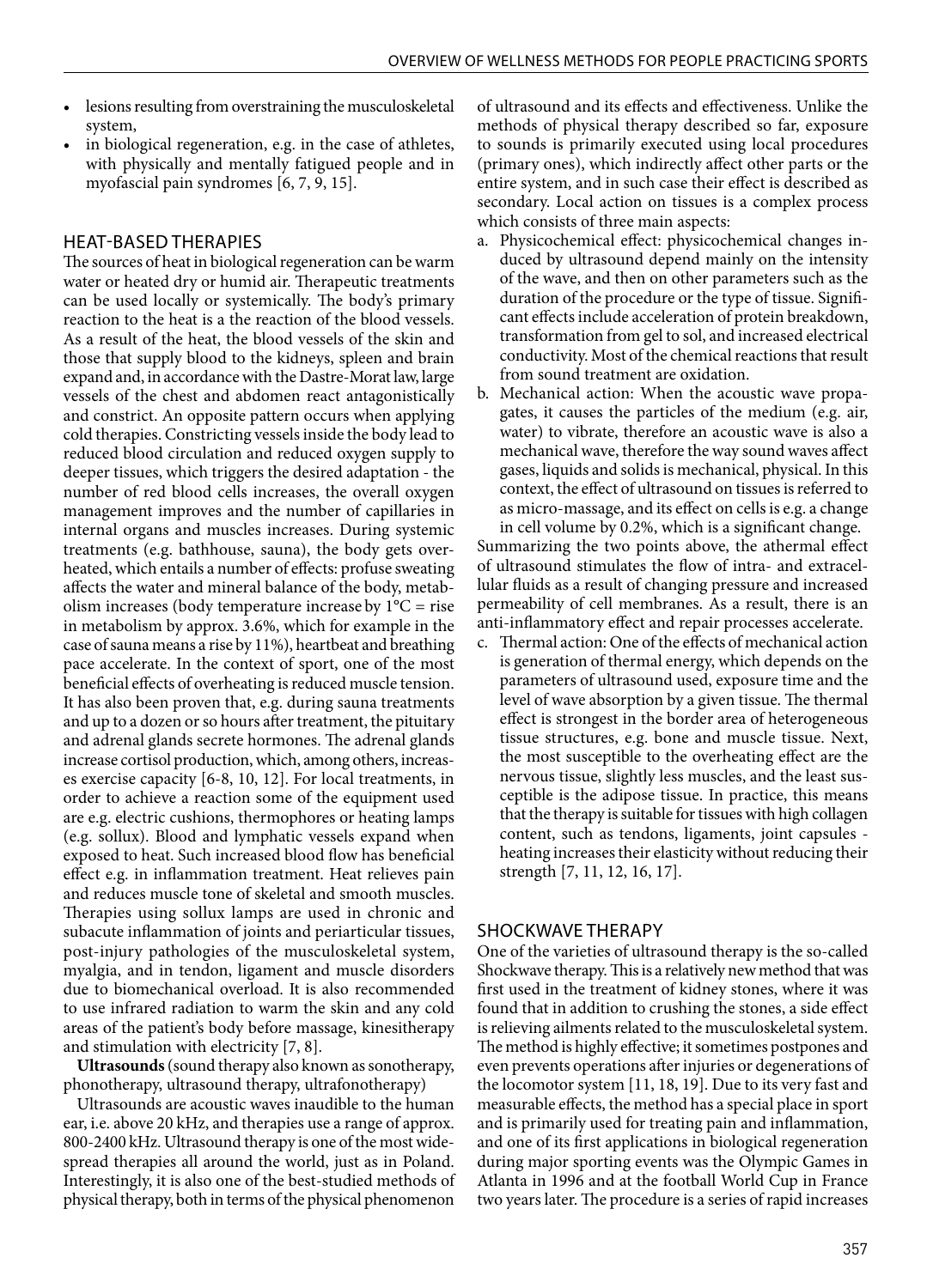in pressure: from 1500 to 3000 wave shocks up to 21 times per second. The medium of propagation of such waves is most often water, and to facilitate transmission deep into the tissues are used for example so-called ultrasound gels are used, for example. It is a very precise method as it gets applied onto a selected area and affects only or mainly pathological tissues. The impact of the wave is achieved even up to 12 centimetres deep into the tissue. The most common conditions treated with the shockwave are damage to the tendons and joint capsules, tendon attachment, patella pain, post-traumatic pain syndromes, myalgia, achilles injuries, shoulder and wrist injuries, patellar tendonitis and many others [11, 16, 18-20].

## MAGNETIC THERAPY

The therapeutic factor in magnetic therapy is variable magnetic field for which a specific frequency and magnetic induction, i.e. field strength, are selected. One of its applications is treating muscle and tendon injuries and post-exercise muscle fatigue, because magnetic field penetrates all body structures, improves oxygenation and blood supply. In addition, the osteogenic effect accelerates broken bone healing process. Magnetic therapy is a non-thermal method of physical therapy, and due to the fact that magnetic field is able to penetrate most substances, it is thus effective also when the subject wears a cast. The shape of generated magnetic field pulses varies for different applications of the method, e.g. triangular pulses are used for regenerating articular cartilage, tendons and ligaments, and sinusoidal pulses are used for nerves and muscles. Frequency (between 1 and approx. 80 Hz) and the strength (between 0.5 and 10 mT) of the magnetic field are set up according to the condition, and lower values are applied for acute conditions and the highest for chronic conditions [21, 22].

## MAGNETIC STIMULATION THERAPY

It is a form of therapy similar to magnetic therapy, but more modern and based on patented solutions. Magnetic stimulation therapy, unlike the magnetic therapy, uses a much lower induction (strength) and higher field frequency, which reaches even 3000 Hz (compared to a maximum of 100 Hz in magnetic therapy). The second significant difference is the shape of the magnetic field signal, which is described as sawtooth in the case of magnetic stimulation, while in magnetic therapy it takes different geometrical shapes [7, 8, 21, 22]. Magnetic stimulation relaxes smooth muscles in the walls of blood vessels, has an analgesic effect, accelerates regenerative processes, wound healing, stimulates bone formation, increases bone mineralization while inhibiting demineralisation processes and has an anti-inflammatory effect when stimulating the production of E and c-AMP prostaglandin. It is an increasingly popular form of biological regeneration, which may be even applied at home due to the increasingly popular magnetic devices (Viofor JPS System - one of the certified -CE- devices in magnetic stimulation therapy) as they show high rates of safety in application [21-24]. Therapy with the Viofor JPS system consists in affecting the body with a slowly changing magnetic field, which leads to changes in the body that support biological regeneration processes. As a consequence, mechanisms are launched in the body which clearly facilitate restoring homeostasis. This therapy uses a pulsed magnetic field of very low frequencies. The Viofor system, thanks to its appropriate dimensions, can be used in all conditions: at home, while travelling, before and after doing sports. Treating with magnetic stimulation can be carried out at any stage of the training cycle, even during breaks, and the best results are achieved by using magnetic stimulation after training (e.g. oxygen debt decreases, blood saturation improves, and muscle tone decreases). It is recommended to use the Viofor system in the following cases:

- pain,
- swelling,
- injuries of the soft tissue,
- injuries of joints and hard tissues,
- inflammatory conditions,
- neurosis, mood disorders,
- preventive sedative effect, aimed at counteracting stress of everyday life,
- stress, especially after prolonged
- mental tension (which is part of competing in sports),
- attention deficit disorders
- improves oxygenation of the body better utilization of oxygen [21-24].

# ELECTROTHERAPY

The aim of electrotherapy is to reduce pain and improve blood supply to stimulated tissues. It accelerates resorption of intra-articular oedema and effusions [12]. These treatments are performed with the use of direct or alternating current of varying frequency. Treatments based on the use of direct current are **galvanization** and **ionithermie**. In galvanization, depending on different electrode positioning, different therapeutic effects may be achieved which cause muscle relaxation (anodic electrode) or their stimulation (cathodic electrode) [7, 11, 12, 17]. The flow of direct current through the tissues is accompanied by electrochemical, electrokinetic and electrothermal phenomena that increase the blood supply to the body stimulated with electricity as well as the threshold of nerve excitability and reduce their conductivity. Galvanic current increases absorption of hematomas, effusions and oedema due to increased vascular permeability, which is a result of secreting histamine. It improves blood circulation by having a beneficial nutritional effect on tissues, has anti-inflammatory and analgesic properties (the 'control gate' mechanism), and also accelerates regenerative processes, which allows faster wound healing [12]. Galvanization is used, among others, in pain syndromes associated with neuritis, flaccid paralysis, bone union disorders, post-traumatic conditions, muscle overstrain and abnormalities in the functioning of peripheral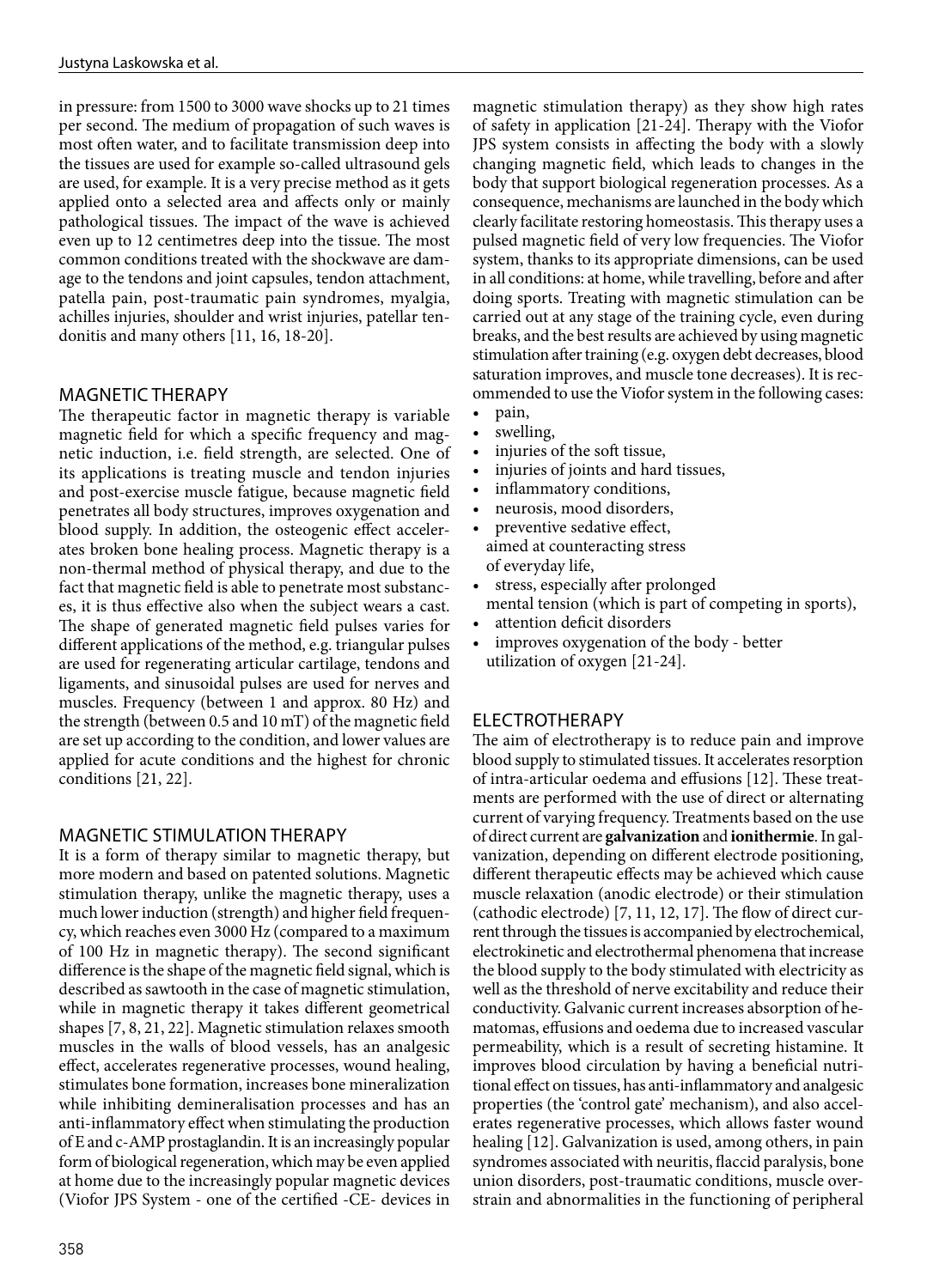circulation [7]. Another treatment that uses direct current is **iontophoresis**, in which drugs dissociating into ions are introduced directly into the tissues. Characteristic for this treatment is that the healing factor are ions introduced into the body, and not the current itself. That is why it is so important to choose the right drug in a given disease entity [6, 7, 12, 25]. The main goals to achieve in iontophoresis treatments are: analgesic and anti-inflammatory effects, improve blood flow, stimulate fluid resorption, change tissue structure, prevent the formation of adhesions and contractures, and stimulate tissue regeneration [26]. The next group are treatments using **alternating currents**.

**Diadynamic currents** arise as a result of rectifying sinusoidal alternating current with a frequency of 50 and 100 Hz. The pulse duration is 10 ms and is equal to the pause time [7, 11]. Diadynamic currents use sinusoidal pulses superimposed on direct current, in various combinations, depending on the required action, due to which they have analgesic and vasomotor properties, and also increase the excitability of the neuromuscular system. Beneficial results of diadynamic currents are used in such cases such as fatigue inflammations, tendon and muscle tears, in contusions, scar fractures and uncomplicated sprains. Whereas in combination with massage, balneotherapy and kinesiotherapy, they are applied to conditions after sprains and subluxations, in muscle atrophy and ankylosis resulting from inactivity of the joint, e.g. after long immobilization with a plaster cast [5, 7, 12, 20]. **The Träbert current**, also called stimulus massage, is a unipolar, pulse, rectangular, low-frequency (143 Hz) current. The pulse duration is 2 ms, and the break time is 5 ms. These currents reduce the activity of the sympathetic nervous system, which causes muscle relaxation. Their use is recommended, among others, in pain syndromes, increased muscle tension, atrophies, in post-traumatic conditions, in Sudeck's syndrome and hyperalgesia [27-29]. **Interferential currents** are medium frequency currents (1,000-10,000 Hz), and their advantage is that they affect the inside of treated tissues and not the tissues directly under the electrodes. These currents are often used in cases of people who actively play sports, most often 90-100 Hz frequencies are applied due to their analgesic properties and relieving stress in the sympathetic nervous system. These currents are made as a result of overlapping two sinusoidal currents [27, 29].

# MASSAGE

The most common physiotherapeutic regeneration treatment among athletes is **a classic dry massage**. The massage uses all known techniques such as stroking, kneading or rubbing [5]. The aim of sports massage is to prepare for extreme physical activity as fast as possible, achieve maximum results and remove considerable body fatigue after exercise. Massage has a very strong effect on the nervous system, especially on its neuromuscular part, improves tissue trophism, affects the circulatory system, relaxes the body and mind, improves sleep quality, removes muscle and joint pain and accelerates the excretion of metabolic products (body waste). In competitive sports, various types of massage are used such as training massage, massage applied before the competition, pre-workout massage, post-workout massage and support massage. Thus, the classic sports massage has a warming, regenerating and healing functions. In biological regeneration, water massage (underwater and whirlpool), isometric massage and pressure massage are also used [5, 8]. **Underwater massage** should be used immediately after participating in sports competitions or hard training in water in the temperature range of 32-33˚ C, and treatment time should be 10 minutes. **Whirlpool massage** - it is a vibration massage, it utilizes mechanical and thermal stimuli in a water environment, which lead to muscle relaxation, reduce pain and improve blood circulation. **Pressure massage** is performed using specialized devices such as special legs, belts and cuffs. Limbs are placed inside them, which are alternately affected by elevated and lowered atmospheric pressure. The biggest advantages of this method are very good stimulation of blood circulation and increase of muscle strength, and the fact that metabolic products are removed from the muscles. Stimulated blood circulation gives the desired feeling of lightness in the limbs subjected to massage, which is especially appreciated by runners. Pressure massage treatments are a great complement to a warm-up or end of training. Due to its high efficiency in improving strength and increasing muscle mass, pressure massage is an important supplement to training [5, 7-9]

#### INDIBA® ACTIVE IN SPORTS MEDICINE

It is one of the state-of-the-art methods currently in use in physical therapy. It has been developed by Spanish specialists, and its effectiveness in sports, rehabilitation and aesthetic medicine has been thoroughly documented. The core of the method is a patented device which consists of two special electrodes that deliver thermal and non-thermal current to tissues and cells during short, maximum 15-minute sessions. This method uses the high frequency current of 448 kHz, which triggers a number of changes in tissues (it changes the permeability of the cell membrane, increases metabolism and oxygen demand). A big advantage of this therapy is the fact that when combined with manual therapy it can affect soft, cartilage and bone tissues. The main goals of the therapy are faster tissue reconstruction, lowering the pain threshold and reducing inflammation. The Indiba Activ method causes reactions in the body at the cellular level and forces it to create new, healthy cells, thanks to which tissue regeneration takes place faster. This results in reduced pain, it significantly reduces inflammation, and thus reduces the duration of treatment. Even tissues affected by chronic inflammation (a cause of many chronic conditions) are stimulated. Affecting the three types of tissues, referred to above, occurs by using two systems in two separate electrodes, which is the basis of the device's operation:

resistive electrode - affects bone tissue, tendons and ligaments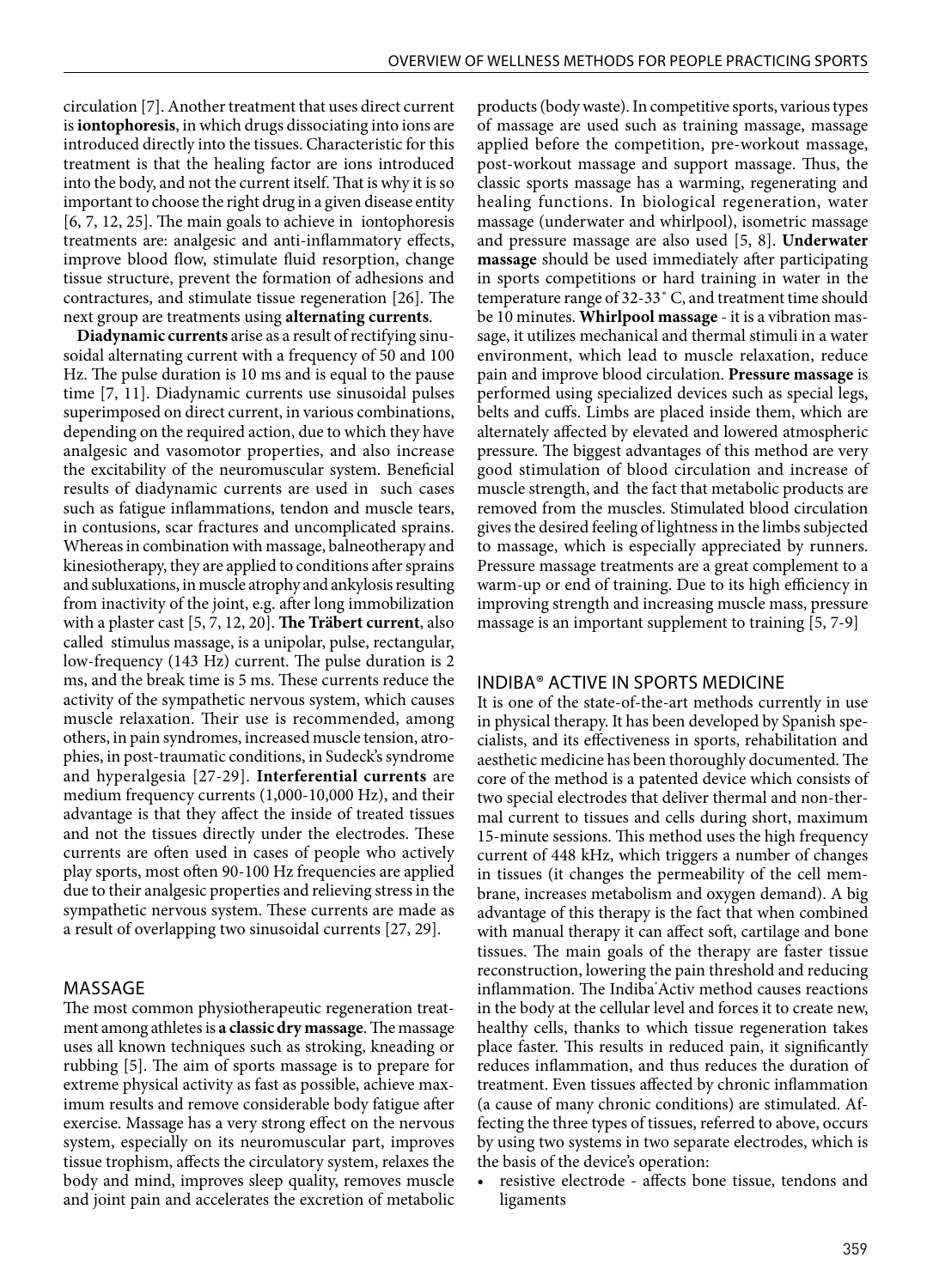• condensation electrode - affects soft tissues, mainly muscles, and connective tissue

In light of the above benefits, the Indiba®Activ method is successfully used in sports due to:

- reduction of pain
- reduced susceptibility to injuries
- faster recovery after exercise
- better physical preparation [30].

The method is used by Europe's top football clubs such as FC Barcelona, Liverpool FC, and also there is research collaboration with prestigious medical centres such as: Hospital Ramón y Cajal in Madrid, CIMA and QUIRON Hospitals in Barcelona, Santa Cruz and Sant Pau Hospitals in Barcelona, University Clinic in Valencia, CONI Medicine, Research and Sport Institute in Rome and Gaetano Pini Institute in Milan.

# BALNEOTHERAPY

Balneology is a field of medicine that uses natural healing resources such as mineral water, medicinal gases, peloids and favourable climatic conditions. Currently, it is noticeable that balneotherapy is applied increasingly often in sports medicine and biological regeneration, especially in the prevention and treatment of injuries of athletes from various disciplines. Spa treatment increases the intensity of adaptive mechanisms, activates the body's functional reserves, their action is directed at the entire system, and therapeutic results after application last longer and are more permanent. Balneotherapy treatments are based on the properties of: medicinal materials, weather conditions, optimal living and relaxation conditions, and physical therapy equipment, which is an important addition to athletes' recovery processes [31-33]**.** In countries where sports culture is significantly developed and a large number of medals during sports competitions (World Championships, Olympics) are won, such as e.g. USA or Germany, there are a lot of rehabilitation centres for sports people, which were established many years ago. Currently, the same is true for Poland, where facilities dedicated to athletes are built with a wide range of balneo-treatments for biological regeneration, and which are gaining recognition and popularity.

# **CONCLUSIONS**

The popularity of sport is undeniably growing and is expressed in the increasingly accessible infrastructure, numerous blogs and social media channels devoted to training, or even increasingly dense network of gyms, clubs and mass sports events. Together with the increasing number of people who train, the demand for effective biological regeneration naturally rises, hence this article provides an overview of the most important therapies in the context of regenerating the body after physical exercise. Bodies of people actively practicing sports experience various levels of strain, fatigue, overtraining, sometimes injuries, and the specificity of such conditions varies in every sports discipline. In addition, biological regeneration methods are used as a prophylaxis and a way to increase the body's capabilities - it is more than just post-workout recovery, resting and relaxation. All this makes it necessary to know a wide range of therapeutic treatments and, equally important, to have an in-depth knowledge about individual therapies, because each procedure may be applied with various intensities and exposure times. In addition, one of the factors determining the selection of the right treatment at a given moment will be the need for mental recovery of the athlete. What is significant is that the variety of methods available allows avoiding falling into routine in conducting wellness.

Certainly, further research is needed to better understand the processes occurring in a body that undergoes physical therapy, to improve the effectiveness of existing methods, and to seek new therapies.

## **REFERENCES**

- 1. Gieremek K, Dec L. Zmęczenie i regeneracja sił. Odnowa biologiczna. Bielsko-Biała: Has-Med, 2007.
- 2. Fenczyn J, Kasperczyk T. Podręcznik Odnowy psychosomatycznej. Państwowy Zakład Wydawnictw Lekarskich; 1996
- 3. Ancient Greek Medicine (online) [https://www.ancient.eu/Greek\_M, downloaded: 23.06.2020].
- 4. Jonak A, Skrzek A. Krioterapia w odnowie biologicznej sportowców przegląd badań. Acta Bio-Opt Inform Med. 2009;15(4): 321-319.
- 5. Magiera L, Walaszek R. Masaż sportowy z elementami odnowy biologicznej. Kraków: Biosport; 2008.
- 6. Kwolek A. Rehabilitacja medyczna. vol. I. Wrocław: Wydawnictwo Medyczne Urban & Partner; 2003.
- 7. Mika T, Kasprzak W. Fizykoterapia. Warszawa: Wydawnictwo Lekarskie PZWL; 2003.
- 8. Skalska-Izdebska R, Kuzianm D, Pałka T, et al. Wykorzystanie fizjoterapii w odnowie biologicznej sportowców. Young sport science of Ukraine. 2012;3:195-204.
- 9. Pawelec R, Szczuka E, Kochański M. Hydroterapia w procesie szkolenia sportowego. Medicina Sportiva. 2007;8(4):104-106
- 10. Kasprzak WP, Mańkowska A. Fizykoterapia, medycyna uzdrowiskowa i SPA. Warszawa: Wydawnictwo Lekarskie PZWL, 2008.
- 11. Bauer A, Wicheć M. Przewodnik metodyczny po wybranych zabiegach fizykalnych. Ostrowiec Świętokrzyski: Markmed Rehabilitacja, 2008.
- 12. Straburzyńska–Lupa A, Straburzyński G. Fizjoterapia. Warszawa: Wydawnictwo Lekarskie PZWL; 2007.
- 13. Sieroń A, Cieślar G. Zastosowanie zimna w medycynie kriochirurgia i krioterapia. Biała: Alfa Medica Press, 2003
- 14. Zagrobelny Z. Krioterapia miejscowa i ogólnoustrojowa. Wrocław: Wydawnictwo Medyczne Urban & Partner, 2003
- 15. Gawroński W. Zimno (kriostymulacja a schładzanie) w leczeniu urazowych uszkodzeń narządu ruchu u sportowców. Chirurgia kolana, artroskopia, traumatologia sportowa 2005;2(2):59-69.
- 16. Kiwerski J. Rehabilitacja medyczna. Warszawa: Wydawnictwo Lekarskie PZWL; 2005.
- 17. Nowotny J. Podstawy fizjoterapii. p. II. Kraków: Wydawnictwo Kasper; 2004.
- 18. Szczuc M. Fale uderzeniowe w sporcie wyczynowym. Reh Prakt. 2008;4:32-33.
- 19. Stokłosa K. Fala uderzeniowa podstawy teoretyczne i zastosowanie kliniczne. Rehabilitacja w praktyce. 2009;1:35-37